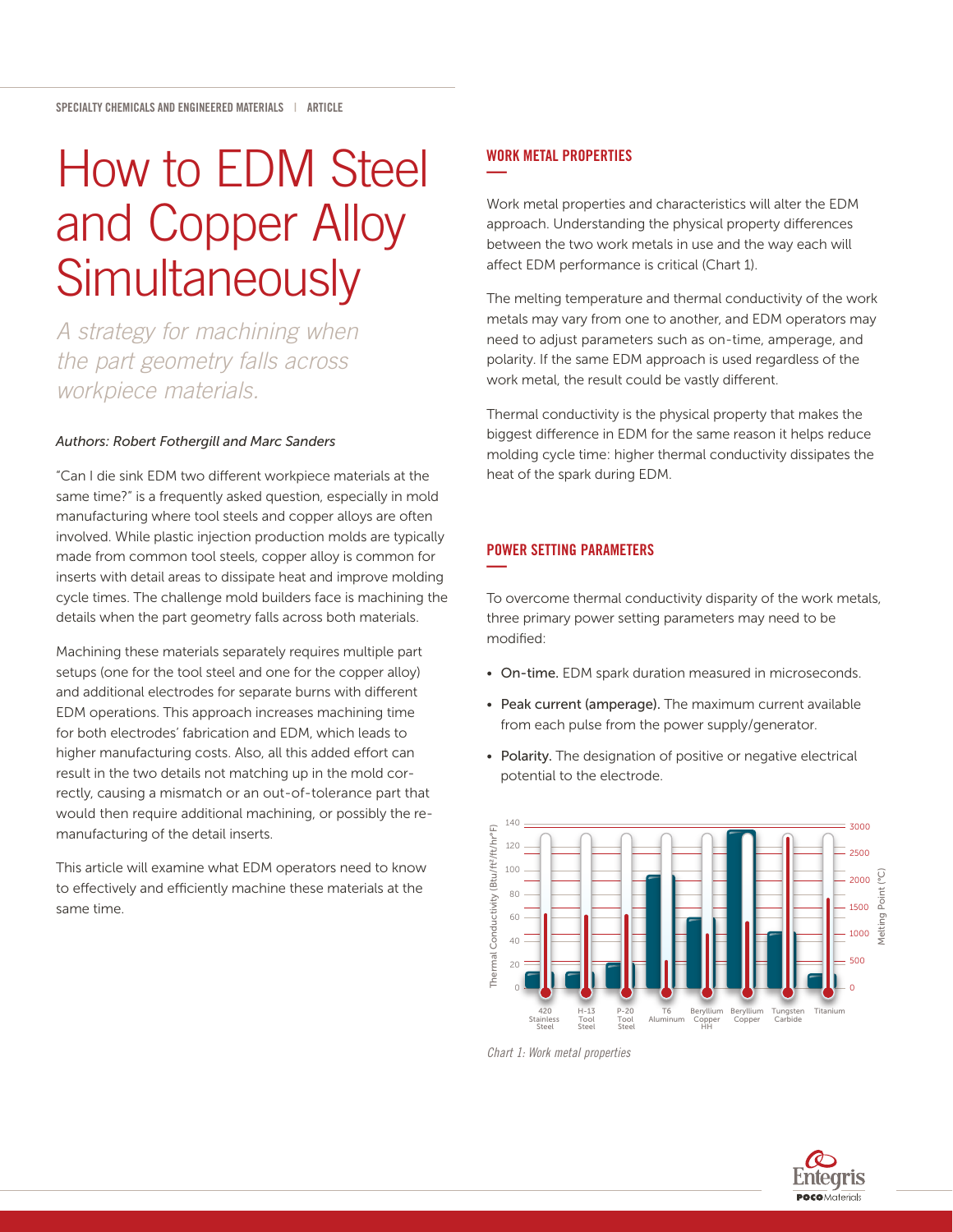Typically, the EDM power settings for tool steel are positive polarity and an on-time value between 50 – 100 µsec (micro-seconds). These settings provide the optimal combination of speed and electrode wear. A higher on-time and positive polarity will yield lower electrode wear. This result is achieved with a "replating" process during which molten particles from the workpiece follow the electrical current flow to the electrode and plate themselves to the surface of the graphite electrode, reducing the amount of wear caused by the EDM process.

When working with copper alloys, negative polarity and lower on-time values  $(12 - 20 \mu \text{sec})$  are most effective. "Replating" of the electrode does not occur because the flow of electrical current is reversed and now travels toward the workpiece. The molten metallic particles are not forced to the electrode surface. Graphite particles cannot replate the workpiece since graphite does not melt; it transitions from a solid to a gas. This is called sublimation.

The operator determines amperage by the size of the frontal surface area for the detail being machined. The amperage value will be higher when burning a copper alloy workpiece to maintain the same spark intensity. Spark intensity is the amount of energy in the spark that is controlled by the on-time, peak current, and voltage (on-time x peak current x voltage = spark intensity).

For example, use 50 µsec of on-time and 20 amps for this detail. Then lower the on-time from 50 to 20 µsec to keep the same spark intensity, which requires an increase in amperage from 20 to 50 amps.

## MATERIAL CHOICE **—**

The decision to use either a standard graphite or copper-impregnated graphite electrode requires looking at how each material will handle the conditions of both electrode detail machining and the EDM process. For example, electrode size, detail, and fabrication time, cost, and performance during the EDM process, meeting job priority expectations speed, wear, and surface finish, and the number of cavities to burn.

Traditionally, to achieve lower electrode wear, a standard graphite would be used when EDMing tool steel

in positive polarity. When burning a copper alloy workpiece in negative polarity, a copper-impregnated graphite electrode is preferred. This is because a lower electrical resistivity value allows for a greater percentage of the amperage to penetrate through the electrode and into the burn area.

The material decision is not as abundantly clear since more than one metal will be EDMed at the same time. Operators must consider the aforementioned factors when selecting the most effective electrode material to optimize the EDM process and to improve overall performance.

# TESTING MATTERS **—**

A team of application specialists performed a series of tests to validate the impact of materials and EDM parameters on the simultaneous die sinking of a tool steel and a copper alloy. The objective was to determine what power setting and electrode material would achieve the best metal removal rate (speed), lowest electrode wear, and identify any dimensional or surface finish variances from one metal to the other.

The team performed initial tests using a 0.500-inch square electrode with both standard graphite and copper-impregnated graphite programmed with steel settings of 65 µsec on-time, 20 peak amps, and positive polarity. They used side flushing and a jump cycle to keep the cutting condition clean. The operator stopped each test after one hour and took measurements. Overall, the metal removal rate was lower, and the electrode wear was higher than expected for steel machine settings (Table 1).

The team then conducted a second set of tests using the same testing parameters but programmed with machine parameters more applicable for a copper alloy: 12 µsec on-time, 80 peak amps, and negative polarity. Both the standard and copper-impregnated graphite showed improvement with these settings as compared to the steel settings in the first test (Table 1). The combination of proper machine settings and the copper-impregnated graphite electrode showed the best overall performance.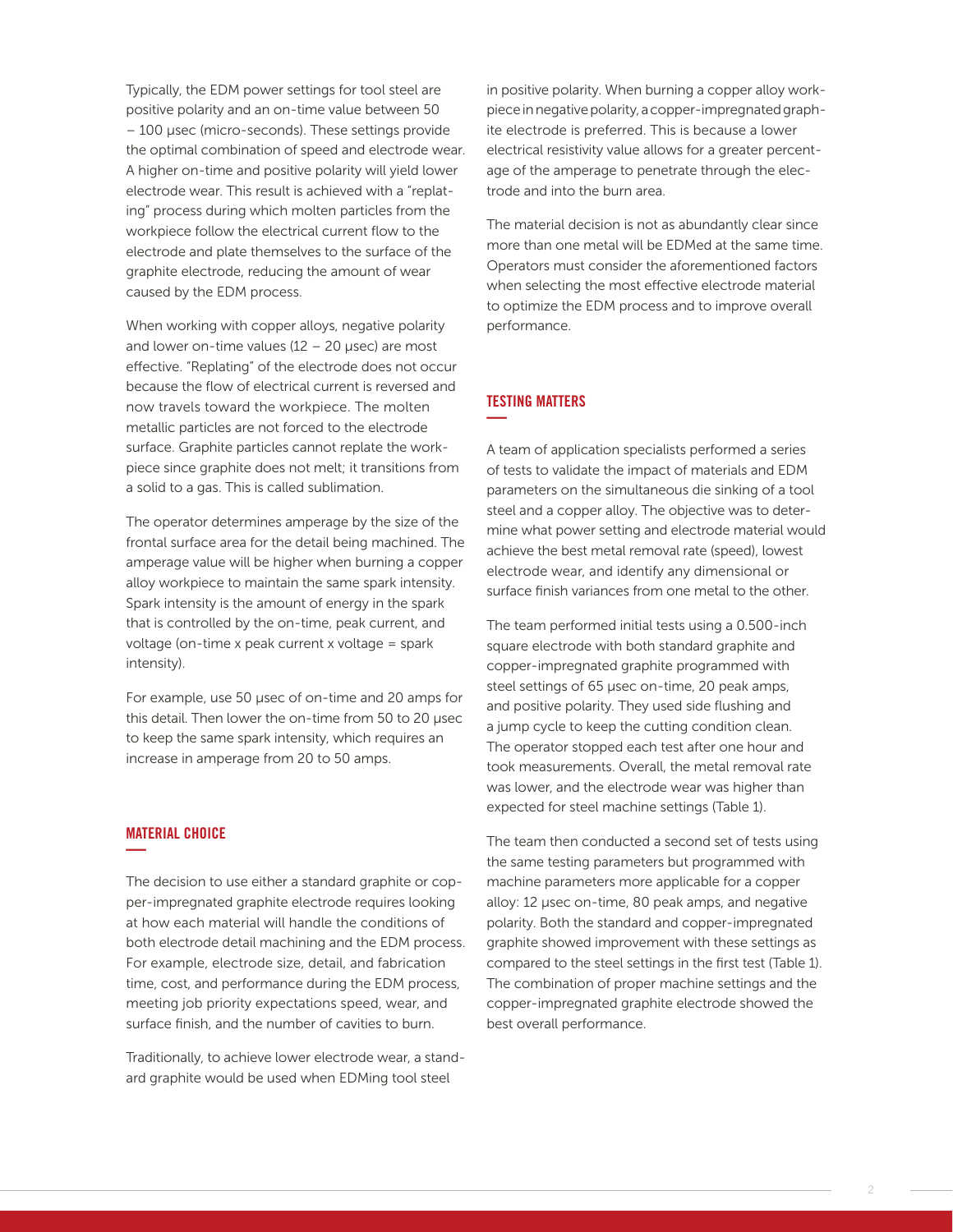|                   | Material                    | <b>Program parameters</b> | <b>MRR</b>        | End wear % |
|-------------------|-----------------------------|---------------------------|-------------------|------------|
| TFST <sub>1</sub> | Standard graphite           | Tool steel (+polarity)    | $0.047$ cu. in/hr | 20%        |
|                   | Copper impregnated graphite | Tool steel (+polarity)    | $0.06$ cu. in/hr  | 63%        |
| TFST <sub>2</sub> | Standard graphite           | Copper alloy (-polarity)  | $0.07$ cu. in/hr  | 27%        |
|                   | Copper impregnated graphite | Copper alloy (-polarity)  | 0.085 cu. in/hr   | 18%        |

*Table 1*

With these results, the team's next step was to mimic a tool steel cavity with a copper alloy insert and EDM different details (Figures 1a and 1b). Four details were burned into the top surface along the parting line of the two workpiece materials (Figures 2a and 2b):

- 1. Rib: 0.040" x 1.000" x 1.000" deep 24 VDI
- 2. Square pocket: 0.500" x 0.500" x 0.250" deep 20 VDI
- 3. Dowel pin hole: 0.375" dia x 0.500" deep 20 VDI
- 4. Cross shape: 0.500" x 0.500" x 0.520" deep. 27 VDI





*Figure 1a Figure 1b*



*Figure 2a*



*Figure 2b*

The EDM tests indicated that machine parameters for copper alloys provided the most optimum performance. The end wear was slightly higher on the portion of the electrode EDMing the tool steel section than on the copper alloy.

Since the tool steel portion of the burn resulted in higher electrode wear, an additional electrode was required to ensure consistency between the tool steel and the copper alloy. Overall, the team used four electrodes to fully complete each detail. The final measurements of the test burn confirmed that dimensional integrity and surface finish was consistent for both materials.

# RESULTS ARE IN **—**

In the end, the answer to the frequently asked question is, "Yes, you can die sink a tool steel and copper alloy at the same time." Preliminary testing showed that both standard graphite and copperimpregnated graphite can be used to accomplish the part detail. The difference was in the overall performance during the EDM.

Deciding which graphite to use requires a look at the full spectrum of relative factors and will be unique to each company's objectives. The data presented are derived from feasibility testing, so an expanded investigation is planned to identify a more optimum means to EDM different metals at the same time. This investigation will include the most current machine technologies available. Industry input to assist this investigation is welcomed.